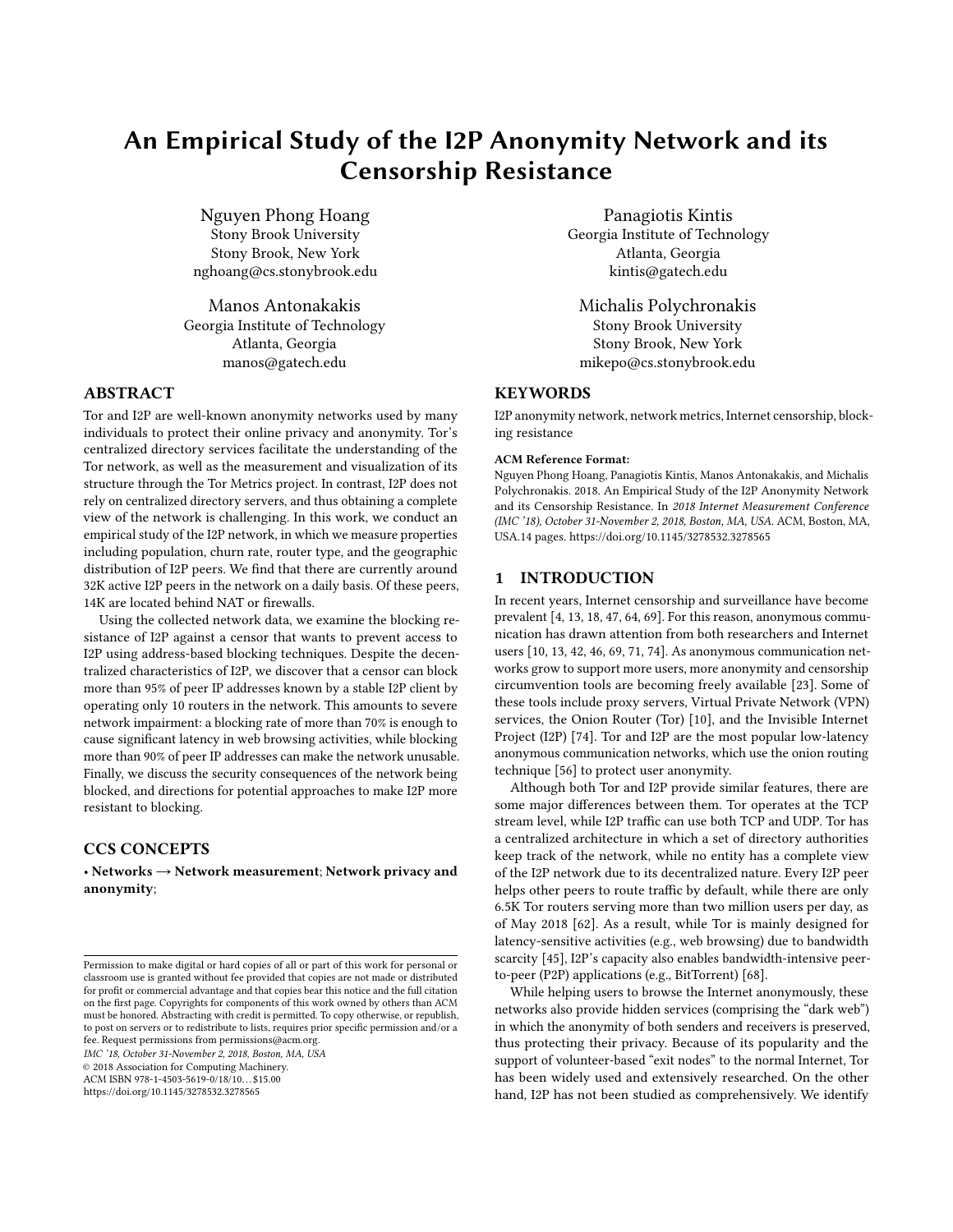two potential reasons I2P has been less appealing than Tor. First, I2P's purely distributed network architecture, which lacks any centralized directory service, makes it harder to measure. Second, the intermittent availability of exit nodes causes I2P to operate as a self-contained network (which only serves hidden services) most of the time, making it less attractive to users who want to casually browse websites on the public Internet.

In this work, we aim to fill this research gap by conducting an empirical measurement of the I2P network, which may help popularize I2P to both academic researchers and Internet users, and contribute to understanding its structure and properties. With those two goals in mind, our investigation aims to answer the following main questions.

What is the population of I2P peers in the network? While Tor relies on a centralized architecture for tracking its public relays, which are indexed by a set of hard-coded authority servers, I2P is a distributed P2P network in which no single centralized authority can keep track of all active peers [\[1,](#page-12-3) [7,](#page-12-4) [21,](#page-13-14) [50,](#page-13-15) [58,](#page-13-16) [72\]](#page-13-17). Tor developers can easily collect information about the network and even visualize it, as part of the Tor Metrics project [\[41\]](#page-13-18). In contrast, there have been very few studies attempting to measure the I2P network [\[19,](#page-13-19) [40,](#page-13-20) [68\]](#page-13-13).

In this work, we attempt to estimate the size of the I2P network by running up to 40 I2P nodes under different settings for network monitoring purposes. We find that there are currently 32K active I2P peers in the I2P network on a daily basis. The United States, Russia, England, France, Canada, and Australia contribute more than 40% of these peers. Different from prior works, we also observed about 6K peers that are from 30 countries with poor Press Freedom scores [\[48\]](#page-13-21). This is an indication that I2P is possibly being used as an alternative to Tor in regions with heavy Internet censorship and surveillance.

How resilient is I2P against censorship, and what is the cost of blocking I2P? Despite the existence of many pro-privacy and anticensorship tools, these are often easily blocked by local Internet authorities, thus becoming inaccessible or difficult to access by nontech-savvy users [\[12\]](#page-12-5). Hence, it is important to not only develop censorship-resistant communication tools, but also to ensure that they are easily accessible to end users. Due to the centralized nature of Tor's network architecture, it is relatively easy for a censor to obtain a list of all public Tor routers and block them [\[60\]](#page-13-22). Even hidden routers (also known as "bridges") are often discovered and blocked [\[11,](#page-12-6) [13\]](#page-12-1). Despite its decentralized design, there have still been reported attempts to block I2P [\[49\]](#page-13-23). However, to the best of our knowledge, no prior studies have analyzed how challenging (or not) it is for a censor to block I2P access. By analyzing the data we collected about the I2P the network, we examine the censorship resistance of I2P using a probabilistic model. We discover that a censor can block more than 95% of peer IP addresses known to a stable I2P client by injecting only 10 routers into the network.

In summary, the primary contribution of this work is an empirical measurement of the I2P network, that aims to not only improve our understanding of I2P's network properties, but also to assess the vulnerability of the I2P network to address-based blocking.

The rest of the paper is organized as follows. Section [2](#page-1-0) gives an overall background of I2P and presents related works. As an indispensable part of an anonymity network study, ethical considerations are discussed in Section [3,](#page-3-0) where we justify the principles

to which we adhere while collecting and analyzing data for this study. In Section [4,](#page-4-0) we explain our measurement methodology, including machine specifications, network bandwidths, and the I2P router types that we used to conduct our measurements. The measurement results (e.g., the population of I2P peers, churn rate, and peer distribution) of the I2P network properties are analyzed in Section [5.](#page-6-0) Based on these network properties, we then examine the blocking resistance of the network in Section [6,](#page-10-0) where we discover that I2P is highly vulnerable to address-based blocking in spite of its decentralized nature. Finally, in Sections [7](#page-11-0) and [8,](#page-12-7) we conclude by discussing consequences of the network being censored and introducing potential approaches to hinder I2P censorship attempts using address-based blocking, based on the insights that we gained from our network measurements.

## <span id="page-1-0"></span>2 BACKGROUND AND RELATED WORK

## 2.1 I2P: The Invisible Internet Project

2.1.1 Routing Mechanism. The Invisible Internet Project (I2P) [\[74\]](#page-13-8) is a message-oriented anonymous relay network consisting of peers (also referred to as nodes, relays, or routers) running the I2P router software, allowing them to communicate with each other. While Tor [\[10\]](#page-12-2) uses onion-routing-based [\[20,](#page-13-24) [56\]](#page-13-10) bidirectional circuits for communication, I2P utilizes garlic-routing-based [\[8,](#page-12-8) [9,](#page-12-9) [17\]](#page-13-25) unidirectional tunnels for incoming and outgoing messages. An I2P client uses two types of communication tunnels: inbound and outbound. Therefore, a single round-trip request message and its response between two parties needs four tunnels, as shown in Figure [1.](#page-2-0) For simplicity, each tunnel is depicted with two hops. In practice, depending on the desired level of anonymity, tunnels can be configured to comprise up to seven hops [\[25\]](#page-13-26). New tunnels are formed every ten minutes.

When Alice wants to communicate with Bob, she sends out messages on her outbound tunnel. These messages head toward the gateway router of Bob's inbound tunnel. Alice learns the address of Bob's gateway router by querying a distributed network database [\[34\]](#page-13-27) (discussed in more detail in Section [2.1.2\)](#page-2-1). To reply to Alice, Bob follows the same process by sending out reply messages on his outbound tunnel towards the gateway of Alice's inbound tunnel. The anonymity of both Alice and Bob is preserved since they only know the addresses of the gateways, but not each other's real addresses. Note that gateways of inbound tunnels are published, while gateways of outbound tunnels are known only by the party who is using them.

The example in Figure [1](#page-2-0) illustrates a case in which I2P is used as a self-contained network, with participating peers communicating solely with each other. However, if Bob also provides an outproxy service, Alice can relay her traffic through Bob to connect to the public Internet. The returned Internet traffic is then securely relayed back to Alice by Bob via his outbound tunnels, while Alice's identity remains unknown to both Bob and the visited destination on the Internet.

Similar to Tor's onion routing, when an I2P message is sent over a tunnel (i.e., from the gateway to the endpoint of that tunnel), it is encrypted several times by the originator using the selected hops' public keys. Each hop peels off one encryption layer to learn the address of the next hop where the message needs to be forwarded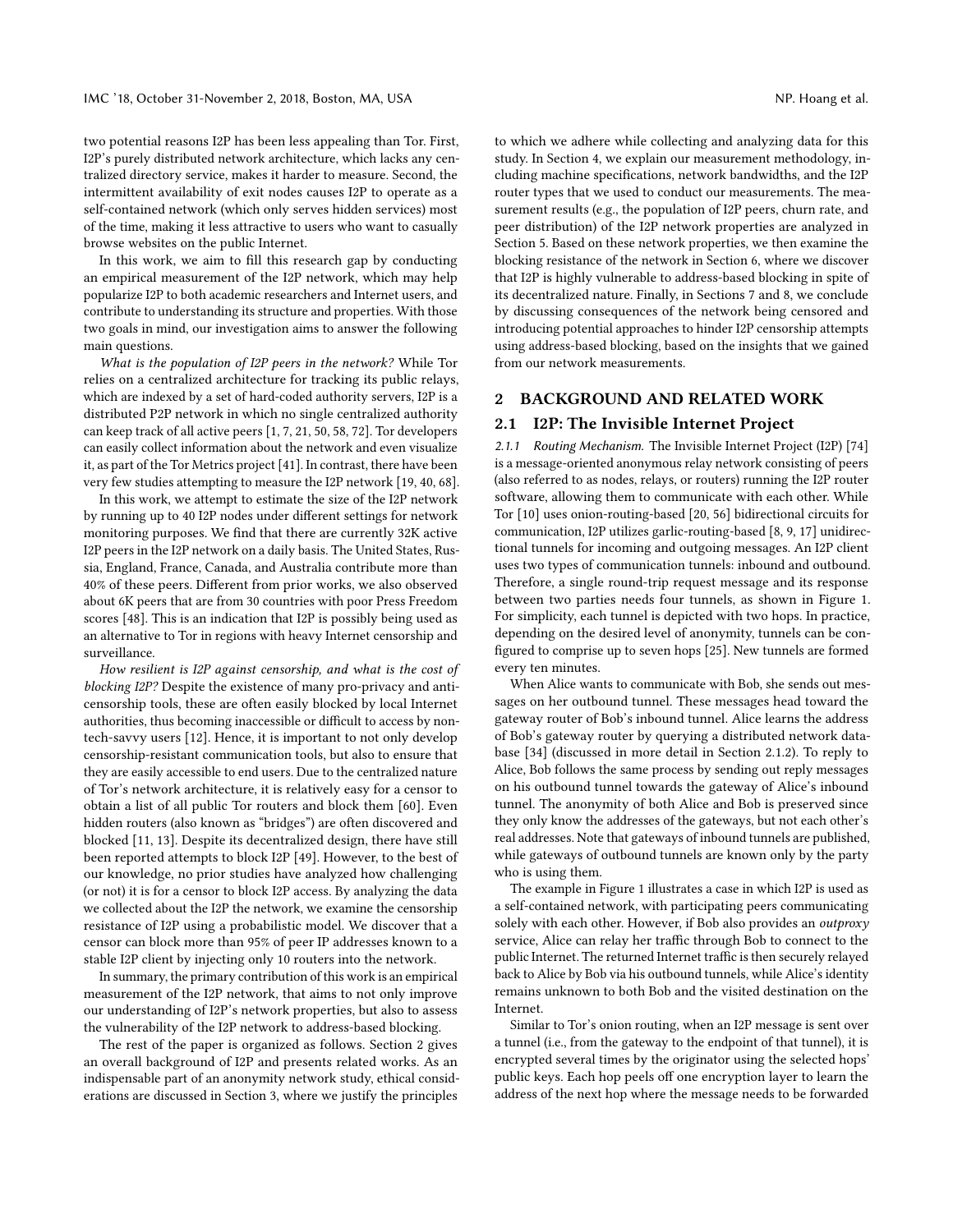Measuring the I2P Anonymity Network and its Censorship Resistance IMC '18, October 31-November 2, 2018, Boston, MA, USA

<span id="page-2-0"></span>

Figure 1: Basic communication between two I2P peers using unidirectional tunnels [\[27\]](#page-13-28).

to. When the message passes through an inter-tunnel (i.e., from an outbound tunnel to an inbound tunnel), garlic encryption (i.e. ElGamal/AES) is employed by the originator [\[32\]](#page-13-29), adding an additional layer of end-to-end encryption to conceal the message from the outbound tunnel endpoint and the inbound tunnel gateway [\[27\]](#page-13-28).

Unlike Tor, multiple messages can be bundled together in a single I2P garlic message. When they are revealed at the endpoint of the transmission tunnel, each message, called "bulb" [\[17\]](#page-13-25) (or "clove" in I2P's terminology [\[32\]](#page-13-29)), has its own delivery instructions. Another major difference between Tor and I2P is that all I2P nodes (except hidden routers, discussed in Section [5.1\)](#page-6-1) also participate in the network as relays, routing traffic for other nodes. In Figure [1,](#page-2-0) the hops (denoted by boxed onions) forming the tunnels for Alice and Bob correspond to actual I2P users. While routing messages for Alice and Bob, these hops can also communicate with their intended destinations in the same way Alice and Bob do. Similarly, Alice and Bob can be chosen by other peers to participate in the tunnels these peers will form.

<span id="page-2-1"></span>2.1.2 Distributed Directory. The network database of I2P, called netDb, plays a vital role in the I2P network by allowing peers to query for information about other peers and hidden services. The network database is implemented as a distributed hash table using a variation of the Kademlia algorithm [\[44\]](#page-13-30). A newly joining peer initially learns a small portion of the netDb through a bootstrapping process, by fetching information about other peers in the network from a set of hardcoded reseed servers. Unlike Tor directory authorities, these reseed servers do not have a complete view of the whole I2P network. They are equivalent to any other peer in the network, with the extra ability to announce a small portion of known routers to newly joining peers.

Queries for the network database are answered by a group of special floodfill routers [\[34\]](#page-13-27), which play an essential role in maintaining the netDb. One of their main responsibilities is to store information about peers and hidden services in the network in a decentralized fashion using indexing keys (i.e. routing keys). These keys are calculated by a SHA256 hash function of a 32-byte binary search key which is concatenated with a UTC date string. As a result, these hash values change every day at UTC 00:00 [\[34\]](#page-13-27). In the current I2P design, there are two ways to become a floodfill router. The first option is to manually enable the floodfill mode from the I2P router console. The other possibility is that a high-bandwidth router could become a floodfill router automatically after passing

several "health" tests, such as stability and uptime in the network, outbound message queue throughput, delay, and so on.

The netDb contains two types of network metadata: LeaseSets and RouterInfos. For instance, Bob's LeaseSet tells Alice the contact information of the tunnel gateway of Bob's inbound tunnel. A RouterInfo provides contact information about a particular I2P peer, including its key, capacity, address, and port. To publish his LeaseSets, Bob sends a DatabaseStoreMessage (DSM) message to several floodfill routers, which encapsulates his LeaseSets. To query Bob's LeaseSet information, Alice sends a DatabaseLookupMessage (DLM) to those floodfill routers.

## 2.2 Related Work

2.2.1 I2P Network Measurement. There have been only a few studies on monitoring I2P prior to this work. In 2011, Timpanaro et al. [\[68\]](#page-13-13) built their monitoring architecture on the Planet Lab testbed to characterize the usage of the I2P network. Planet Lab is a network consisting of voluntary nodes run by research institutes and universities around the globe. Therefore, bandwidth and traffic policies of nodes running on this network are often restricted. As acknowledged by the group, only 15 floodfill routers could be set up successfully due to the bandwidth rate restrictions of Planet Lab, thus limiting the amount of collected data. The authors later expanded their work to characterize the usage of I2P, particularly the use of file-sharing applications in the network [\[66,](#page-13-31) [67\]](#page-13-32).

In 2014, Liu et al. [\[40\]](#page-13-20) reported that they could observe 25,640 peers per day over a period of two weeks using various methods to discover the network topology. However, there are some issues with the methodology that the authors used to collect RouterInfos, which we will discuss in later sections. More recently, Jeong et al. [\[37\]](#page-13-33) reported leakage of .i2p domain name resolution queries in the public DNS infrastructure. Russia, the USA, and China are top countries of leakage sources. Gao et al. [\[19\]](#page-13-19) conducted a study on the popularity and availability of eepsites (I2P's terminology for anonymous websites). The authors claimed the discovery of 1,861 online eepsites, which made up over 80% all anonymous websites in the I2P network.

2.2.2 Anonymous Communication Network Blockage. To the best of our knowledge, there has been no prior work focusing on the blocking resistance of I2P. Throughout this paper, we aim to shed some light on this aspect of the network. Similar to Tor or any other anonymous network, I2P is susceptible to blockage. Prior to this study, there have been some commercial tools alleging to be able to block I2P. However, to the best of our knowledge, despite the range of techniques used by these tools, none are able to block I2P effectively, or at least not to the degree that would be required for a large-scale adoption (e.g., nationwide blocking). We briefly review some of these tools below.

In network management, firewall rules are often employed to allow or filter out traffic. Popular blocking techniques often base on port number, protocol signature, and IP address. However, anonymity networks, including Tor and I2P, are designed to withstand censorship [\[29,](#page-13-34) [54,](#page-13-35) [61\]](#page-13-36). As a result, any attempts to block these networks could cause considerable collateral damage.

For port-based censorship, blocking onion relay ports (orports) or directory information exchange ports (dirports) is effective enough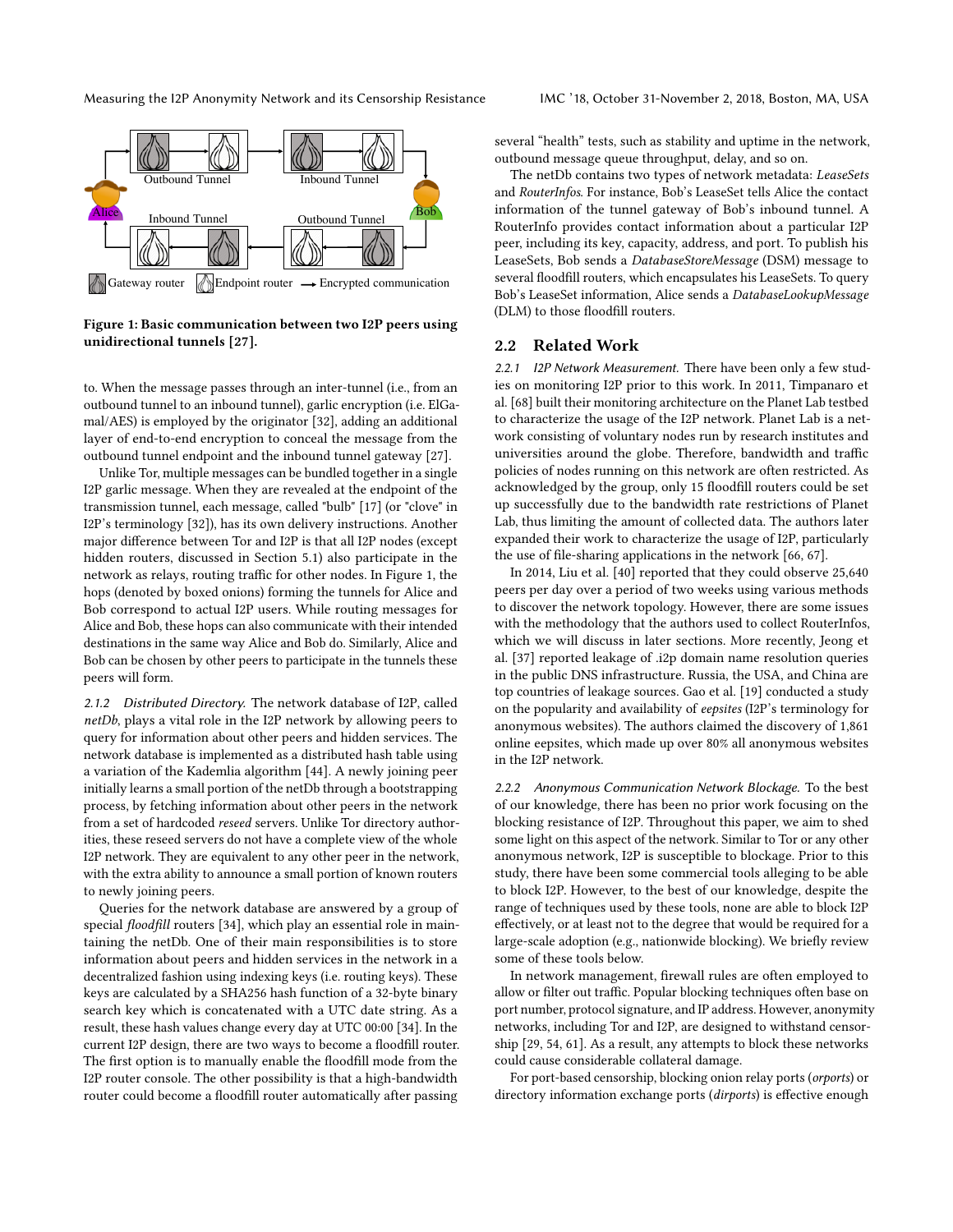to block Tor relays, and blocking UDP port 123 would prevent I2P from functioning properly because the I2P router software needs the Network Time Protocol (NTP) service to operate properly. Nevertheless, many Tor relays have orports and dirports running over port 80 (HTTP) or 443 (HTTPS), while many legitimate applications also use port 123 for the NTP service. Furthermore, I2P is a P2P network application that can run on a wide range of ports using both UDP and TCP. More specifically, I2P can run on any arbitrary port in the range of 9000–31000 [\[30\]](#page-13-37). As a result, port blocking is not ideal for large-scale censorship because it can unintentionally block the traffic of other legitimate applications.

As nationwide Internet censorship is growing worldwide, Deep Packet Inspection (DPI) is widely used by various entities to detect the traffic pattern of connections to anonymity networks [\[6,](#page-12-10) [39,](#page-13-38) [70\]](#page-13-39). Regardless of the use of well-known ports (i.e., 80, 443), the traffic of connections to Tor entry relays is fingerprintable and easily blocked by DPI- enabled firewall. Consequently, Tor's pluggable transports have been introduced to cope with this problem [\[63\]](#page-13-40). These pluggable transports make traffic from a client to Tor bridges look similar to other innocuous and widely-used traffic. Similarly, the design of I2P also obfuscates its traffic to prevent payloadanalysis-based protocol identification. However, flow analysis can still be used to fingerprint I2P traffic in the current design because the first four handshake messages between I2P routers can be detected due to their fixed lengths of 288, 304, 448, and 48 bytes [\[26\]](#page-13-41). To solve this problem, the I2P team is working on the development of an authenticated key agreement protocol that resists various forms of automated identification and other attacks [\[35\]](#page-13-42).

Tenable, a network security company, provides a firewall service that contains some modules to detect I2P traffic. Based on our review of their guidelines, none of them seem to be efficient in blocking I2P. For instance, one of the guidelines for detecting I2P outbound traffic is to manually inspect the system for any rogue process [\[59\]](#page-13-43), which may not be feasible for large-scale blocking such as nationwide censorship.

SonicWALL, a company specialized in content control and network security, suggests blocking I2P by filtering out both UDP and TCP tunnel traffic to block proxy access with their App Control [\[53\]](#page-13-44). However, this approach is not feasible at a large scale either, as the company acknowledges that the approach may cause collateral damage by unintentionally blocking other legitimate traffic, such as encrypted UDP, IPSec VPN, and other encrypted TCP traffic.

A more effective approach is destination filtering. To implement this approach, a censor has to compile a list of active I2P peer addresses and block access to all of them. This address-based blocking approach will have a severe impact on the process of forming new I2P tunnels, thus preventing users from accessing the I2P network. Furthermore, a simpler but still effective way to prevent new users from accessing I2P is to block access to I2P reseed servers, which are required for the bootstrapping process. Consequently, first-time users will not be able to access the I2P network if they are not able to fetch RouterInfos of other peers.<sup>[1](#page-3-1)</sup> One of the goals of our work is to evaluate the cost and the effectiveness of the address-based blocking approach against I2P.

#### <span id="page-3-0"></span>3 ETHICAL CONSIDERATIONS

Conducting research on anonymity networks comprising thousands of users must be performed in a responsible manner that both respects user privacy, and does not disrupt the operation of the network. It also necessitates all collected data to be handled in a careful manner [\[51\]](#page-13-45). Although I2P routers are run by individuals who may actively use the I2P network for their own purposes, our study does not involve any human subjects research, as it focuses on studying the infrastructure provided by I2P. Our measurements do not capture users' traffic or their online activities. We solely measure network-level characteristics of the I2P network.

To conduct our measurements, we need to introduce and operate several additional routers into the live I2P network. This is a standard approach in the context of studying anonymity networks, as is evident by the many previous works that have followed it to study the Tor network [\[2,](#page-12-11) [3,](#page-12-12) [45,](#page-13-12) [52,](#page-13-46) [55\]](#page-13-47). The I2P team also operates an I2P router to gather network information for development purposes [\[74,](#page-13-8) [75\]](#page-13-48). In particular, the stats.i2p website provides network performance graphs to help the I2P developers with monitoring the network and assessing the effectiveness of software changes in each release.

The I2P community has come up with a set of guidelines [\[33\]](#page-13-49) for responsibly conducting research in the I2P network, to which we strictly adhered. According to these guidelines, we were in close contact with the I2P team regarding the purposes of our study and our measurements. Adhering to the principle of minimizing the collected data to only the absolutely necessary, we collect from I2P's netDb only each node's IP address, hash value, and capacity information available in RouterInfos. Finally, we securely delete all collected data after statistically analyzing them. Only aggregated statistics about the collected data are published.

One could consider the (temporary) collection of IP addresses as a potential violation of user privacy. The topic of whether IP addresses are Personally Identifiable Information (PII) is controversial across many jurisdictions [\[38\]](#page-13-50). As stated in Section 3.3.3 of the Guide to Protecting the Confidentiality of Personally Identifiable Information published by NIST [\[15\]](#page-12-13), IP address not readily linkable to databases or other sources that would identify specific individuals, are not considered as PII. Therefore, the IP addresses observed in our measurements cannot be considered PII, since they are not linkable to any other data collected throughout our experiments that could be used to identifying any individuals. Note that the current design of I2P does not hide the use of I2P from a user's Internet service provider (ISP)—the I2P router software only helps to maintain the secrecy of messages and the anonymity between peers. Nevertheless, we still need to analyze IP-related data in a responsible manner that will minimize the risk of exposure to third parties (before it is deleted). For instance, when mapping IP addresses to their geographic location, we do not query any public APIs. Instead, we use a locally installed version of the MaxMind Database to map them in an offline fashion.

While previous works intensively crawled reseed servers and floodfill routers to harvest the netDb [\[40\]](#page-13-20), we only monitor the network in a passive manner to avoid causing any interference or unnecessarily overloading any I2P peers. I2P can be launched in a virtual network mode for studies related to testing attacks on the

<span id="page-3-1"></span> $^1\rm{To}$  cope with this problem, I2P has a method for "manual" reseeding of a router, which we discuss in Section [6.1.](#page-10-1)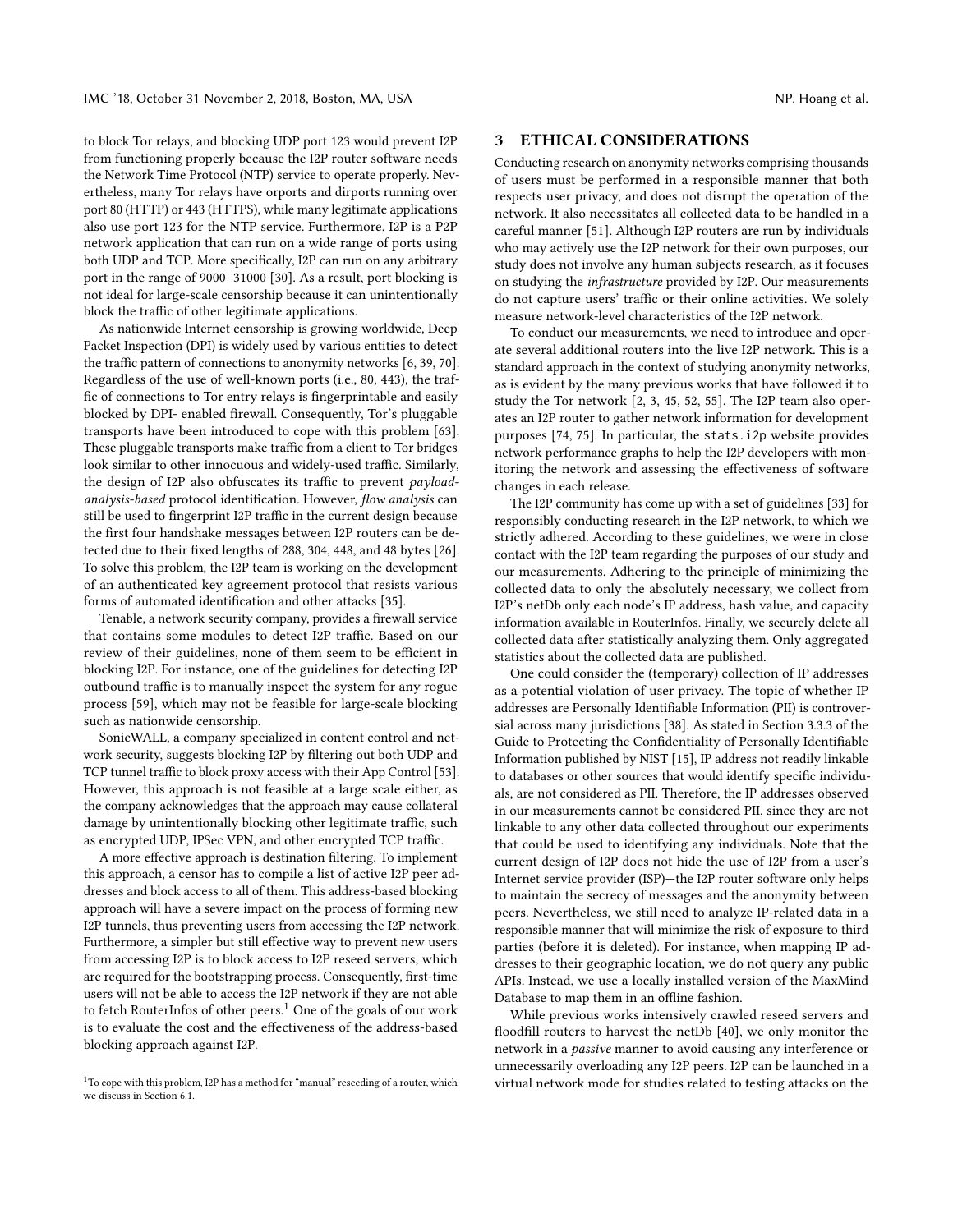network [\[33\]](#page-13-49). However, experimenting on a virtual network does not fit our research goal, which is to estimate the population of I2P peers and assess the network's resistance to blockage.

We should note that throughout our study, we not only contribute additional routing capacity to the I2P network, but also help in maintaining the distributed network database. Considering only the main experiment over a period of three months, each router under our control is configured to contribute a shared bandwidth of 8 MB/s in each direction, with an observed maximum usage of 5MB/s.

# <span id="page-4-0"></span>4 METHODOLOGY

Since I2P is a distributed network without any centralized authorities, we need to take a black-box approach to answer our research questions regarding the size of the I2P network and its resistance to censorship. In practice, there are several ways for an adversary to harvest I2P's network database (netDb). For instance, one can keep crawling the hard-coded reseed servers to fetch as many Router-Infos as possible. However, to cope with such malicious activities, reseed servers are designed so that they only provide the same set of RouterInfos if the requesting source is the same. Nevertheless, an adversary who has control over a large number of IP addresses can still continuously harvest the netDb by crawling the reseed servers from different IP addresses. Another way of harvesting netDb information is to manipulate the netDb mechanism in an aggressive manner through the DatabaseLookupMessage (DLM) interface. Normally, peers that do not have a sufficient amount of RouterInfos in their netDb and peers that need to look up LeaseSets will send a DLM to floodfill routers to request more RouterInfos and LeaseSets. Making use of this mechanism, adversaries could modify the source code of the I2P router software to make their I2P clients repeatedly query floodfill routers to aggressively gather more RouterInfos.

For the purposes of our research, the above approaches are impractical and even unethical. Although one of the goals of this paper is to estimate the population of I2P peers, which requires us to also collect as many RouterInfos from the netDb as possible, we need to conduct our study in a responsible manner. Our principle is that experiments should not cause any unnecessary overheads or saturate any resources of other I2P peers in the network. Liu et al. [\[40\]](#page-13-20) showed that crawling reseed severs only contributes 7.04% to the total number of peers they collected, while manipulating the netDb mechanism only contributes 30.18%.

Therefore, we choose an alternative method, and opt to conduct our experiments in a passive way by operating several routers that simply observe the network. The primary goal of our experiments is to investigate how many I2P routers one needs to operate and under what settings to effectively monitor a significant portion of the I2P network with the least effort. In order to avoid the bandwidth limitation of prior studies [\[68\]](#page-13-13), all of our experiments are conducted using dedicated private servers instead of research infrastructure shared with other researchers.

## <span id="page-4-2"></span>4.1 Machine Specifications

Since there is no official guideline on how to operate a high-profile I2P router, we employ a best-effort approach to determine what

<span id="page-4-1"></span>

Figure 2: Number of peers observed during our initial experiment for assessing the impact of different hardware and software configurations.

specifications are sufficient to observe a significant amount of other I2P routers. Specifications of interest include the hardware configuration of the hosting machine (e.g., CPU, RAM) and configuration parameters of the I2P router software (e.g., shared network bandwidth, maximum number of participating tunnels, size of heap memory for the Java virtual machine). Note that the official I2P router software is written in Java. This is a necessary step in order to understand the I2P software behavior. For example, increasing the number of connections allowed to a router, without tuning the available Java heap space, can result in errors that will force a router to restart. Similarly, if CPU is not adequate, a router might drop connections, block, or increase latency. These are all situations under which a router would be penalized by the I2P ranking algorithm and therefore have less chances of being chosen to participate in peers' tunnels. Consequently, a router that is not fine-tuned will have less visibility into the I2P network than one that can maintain a high service quality. We empirically investigate the upper bounds of a system's specifications to decide the resources we will need to dedicate to our hosts.

Intuitively, we know that a higher-profile router will observe a larger number of RouterInfos. We first run an I2P router using a high-end machine with a 10-core 2.40 GHz CPU and 16 GB of RAM. The shared bandwidth of this router is then set to 8 MB/s because the built-in bloom filter of the I2P router software is limited to 8 MB/s. The maximum number of participating tunnels is set to 15K, and 10 GB is allocated to the heap memory for the Java virtual machine. After running this router for 10 days, five days in each mode (i.e., floodfill and non-floodfill), we make the following observations:

- Total CPU usage always stays in the range of 4–5 Ghz.
- Memory usage stays in the range of 3–4 GB most of the time.
- The highest observed bandwidth usage is 5 MB/s.
- The number of participating tunnels stays at around 4K, while the highest observed number is approximately 5.5K tunnels.
- All of the maximum values above are observed when operating in the non-floodfill mode.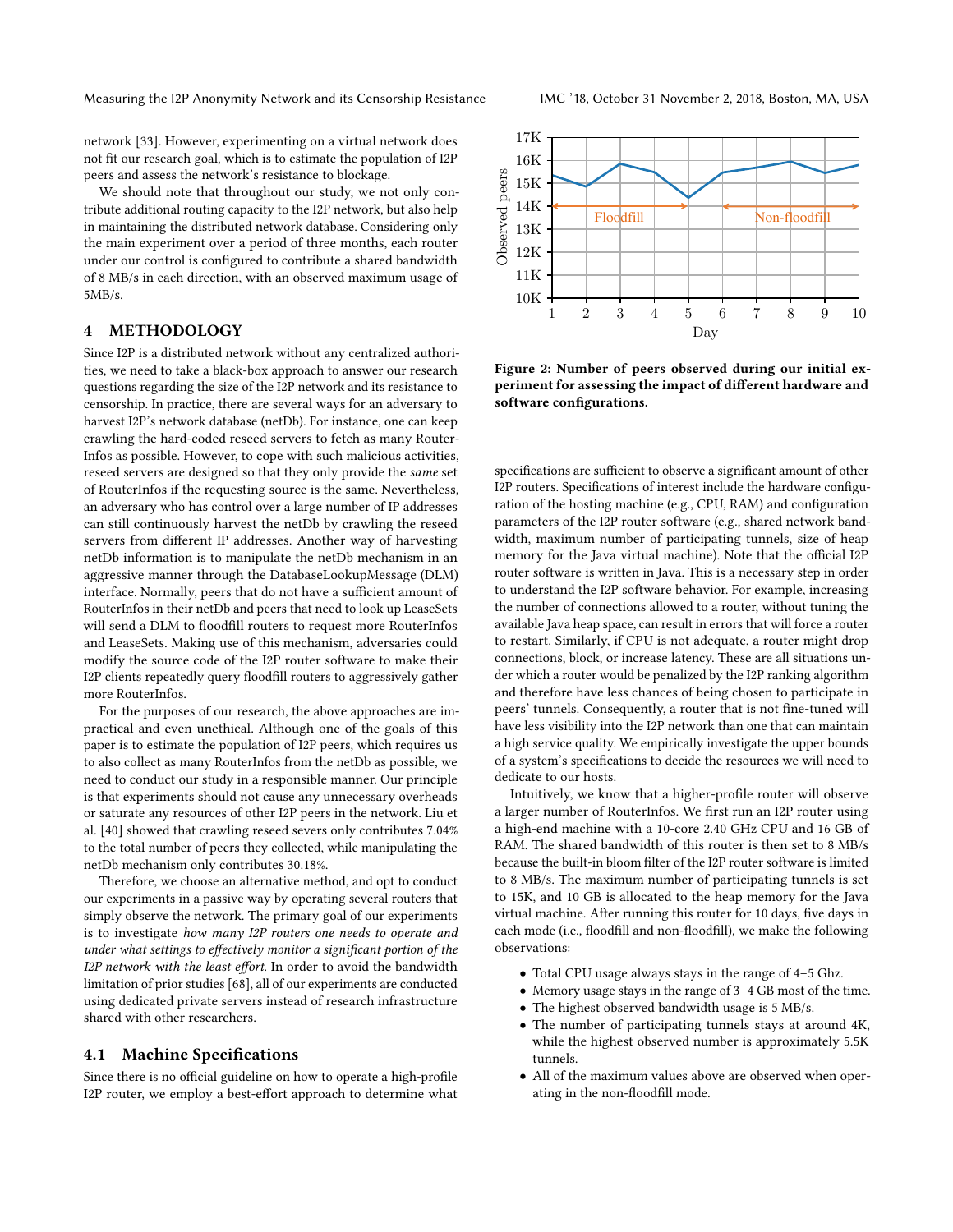<span id="page-5-0"></span>

Figure 3: Number of I2P peers observed when operating 14 nodes (7 in floodfill and 7 in non-floodfill mode) using an increasing amount of shared bandwidth.

As shown in Figure [2,](#page-4-1) although the number of peers observed during the non-floodfill mode is slightly higher than in the floodfill mode, it constantly remains around 15–16K. Note that a peer is defined by a unique hash value encapsulated in its RouterInfo. Based on these observations, we set up the (virtual) machines used for our subsequent experiments with the following upper-bound specifications:

- Three 2.4 GHz CPU cores totalling 7.2 GHz.
- Five GB of RAM, four of which are allocated to the heap memory of the Java virtual machine and one for the rest of the system.
- The maximum number of participating tunnels is set to 10K.
- The maximum shared bandwidth is set to 8 MB/s, according to the maximum limit of the built-in bloom filter of the I2P router software.

#### <span id="page-5-1"></span>4.2 Floodfill vs Non-floodfill Operation

Although Figure [2](#page-4-1) shows that the number of peers observed in nonfloodfill mode is slightly higher than in floodfill mode, it is possible that this difference is the result of a fluctuation in the number of daily peers during the study period. Therefore, we operated another 14 routers in both floodfill and non-floodfill mode simultaneously to prevent any potential fluctuation in the number of daily peers from affecting our observations. These 14 routers are divided into two groups: non-floodfill and floodfill, with seven routers in each group. For the routers in each group, we gradually increase the shared bandwidth as follows: 128 KB/s, 256 KB/s, 1 MB/s, 2 MB/s, 3 MB/s, 4 MB/s, and 5 MB/s. We pick 128 KB/s as the lowest bandwidth because it is the minimum required value for a router to be able to gain the floodfill flag [\[34\]](#page-13-27), while the highest value is based on the highest bandwidth usage observed in our previous experiment (Section [4.1\)](#page-4-2). We run these routers on machines with hardware specifications described earlier.

Figure [3](#page-5-0) shows that floodfill routers with shared bandwidth lower than 2 MB/s observe 1.5–2K more peers than non-floodfill routers that have the same shared bandwidth. On the other hand, non-floodfill routers with shared bandwidth greater than 2 MB/s

<span id="page-5-2"></span>

Figure 4: Cumulative number of peers observed by operating 1–40 routers.

observe about 1–1.5K more peers than floodfill routers of the same shared bandwidth. However, it is interesting that when combining data from each pair of routers with the same shared bandwidth, the total number of observed peers (upper line in the graph) stays at around 17–18K, regardless of the difference in shared bandwidth and the number of observed peers in each mode. To explain this behavior, we first identify the four primary ways I2P peers can learn about other peers in the network:

- As part of the bootstrapping process, a newly joined peer fetches RouterInfos from a set of hardcoded reseed servers to learn a small portion of peers in the network. Based on logs provided by the I2P router console, a newly joined peer fetches around 150 RouterInfos from two reseed servers (roughly 75 RouterInfos from each server).
- A router that does not have enough RouterInfos in its local storage sends a DLM to floodfill routers to ask for more RouterInfos.
- An active router is selected by other peers to route traffic for them. This way, the router learns about other adjacent routers in tunnels that it participates in. The higher the specifications a router has, the higher the probability that it will be selected to participate in more tunnels.
- A floodfill router receives RouterInfos published by other "nearby" non-floodfill routers or by other floodfill routers via the flooding mechanism. The "nearby" distance is calculated based on the XOR distance between the indexing key of two routers. The flooding mechanism is used when a floodfill router receives a DatabaseStoreMessage containing a valid RouterInfo or LeaseSet that is newer than the one previously stored in its local NetDb. In that case, the floodfill router "floods" the netDb entry to three others among its closest floodfill routers [\[34\]](#page-13-27).

We attribute the observed behavior to the last two of the above mechanisms, as they are the main ways in which our routers learn about other peers in the network. Since the two groups of routers used interact with the network in different ways, each group obtains a particular view of the network from a different angle, which the other group could not observe. As a result, aggregating their data together gives us a better view of the overall network. In summary,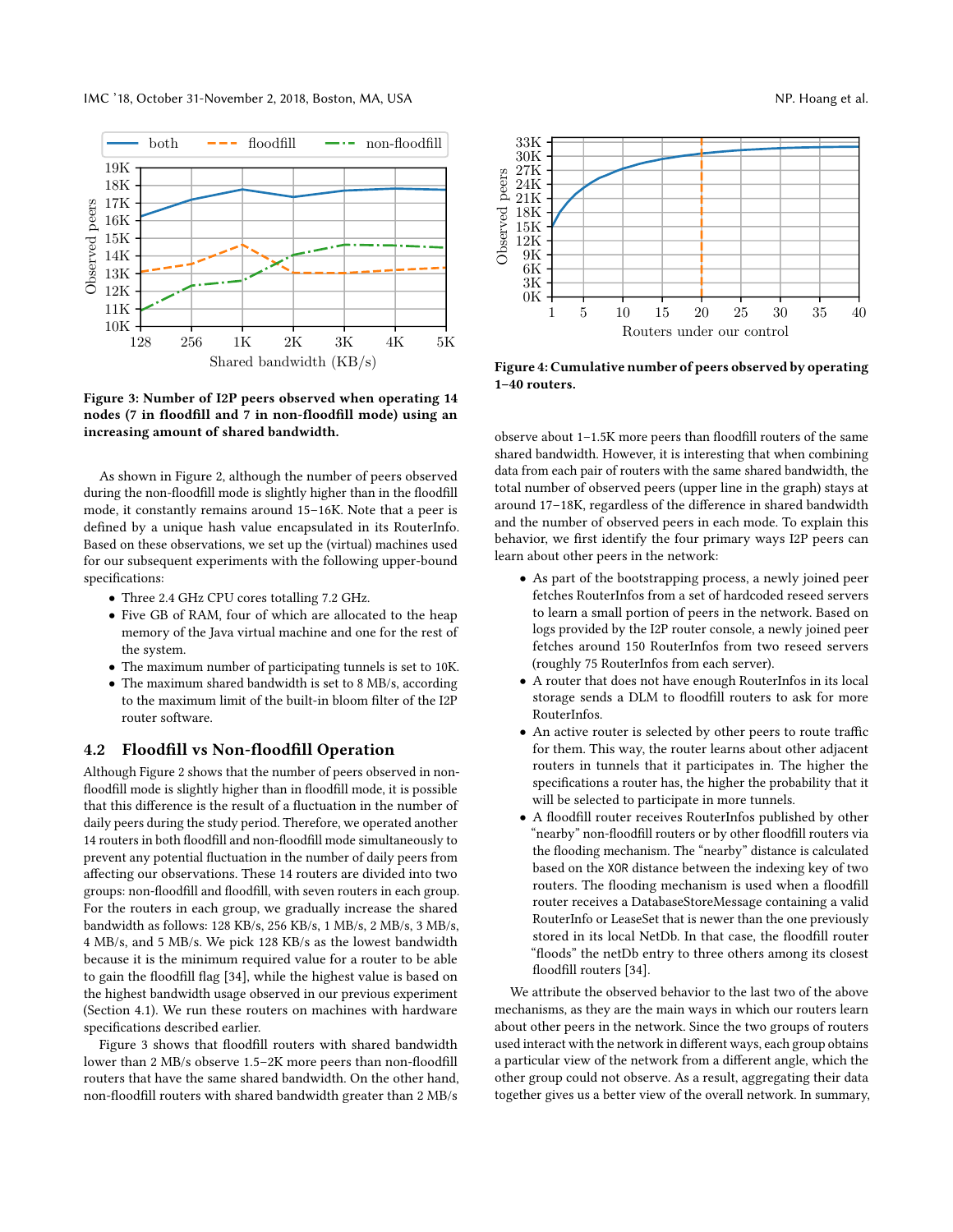from this experiment we learn that it is important to operate routers in both non-floodfill and floodfill modes. By combining different viewpoints, we can gain a more complete view of the network.

#### <span id="page-6-3"></span>4.3 Number of Routers

Next, we investigate how many routers we need to run to observe a significant part of the network. Prior to this work, Liu et al. [\[40\]](#page-13-20) used various methods to harvest the netDb: crawling the reseed servers repeatedly, sending DLM continuously to other floodfill routers, and running both floodfill and non-floodfill routers. The authors claim the discovery of 94.9% of all routers in the network by comparing their collected data with the stats.i2p statistic website [\[75\]](#page-13-48). However, as we have confirmed with the I2P team, the provided statistics cannot be considered as ground truth. This is because the statistics are collected only from an average nonfloodfill router (i.e., not high bandwidth). Furthermore, reported results are plotted using data collected over the last thirty days, but not on a daily basis. More recently, Gao et al. [\[19\]](#page-13-19) operated 40 floodfill routers to collect LeaseSets and claimed the discovery of more than 80% of all "hidden" eepsites. However, it is not clear which hardware and software combination was used for operating those routers. More importantly, as we are interested in gathering RouterInfos but not LeaseSets, operating all routers in a single mode (i.e., floodfill or non-floodfill) is not ideal (see our discussion in Section [4.2\)](#page-5-1).

Therefore, we choose to run a total of 40 routers equally divided between both modes (floodfill and non-floodfill). Each router is hosted on a machine with the specifications defined in Section [4.1.](#page-4-2) As RouterInfos are written to disk by design so that they are available after a restart [\[34\]](#page-13-27), we keep track of the netDb directory where these records are stored. Note that although there is an expiration field in the data structure of RouterInfo, it is not currently used [\[28\]](#page-13-51). That means the actual active time of a peer is unknown. In other words, the existence of a given RouterInfo only indicates the presence of the corresponding peer in the network, but it does not provide an indication about until when a peer was active.

Since floodfill routers apply a one-hour expiration time for all RouterInfos stored locally, we choose to monitor the netDb directory on an hourly basis to capture any new RouterInfo. Every 24 hours we clean up the netDb directory to make sure that we do not count inactive peers on the next day. After running these routers for five days, we calculate the cumulative number of peers observed daily across 40 routers.

Figure [4](#page-5-2) shows that operating 40 routers can help us observe about 32K peers in the network. The number of observed peers has a logarithmic relation to the number of routers under our control. The figure also shows that the number of observed peers increases rapidly when increasing the number of routers from one to 20, and then increases slowly and converges to about 32K. In fact, the aggregated number of observed peers from operating 20 routers already gives us 95.5% (i.e., more than 30.5K peers) of the total number of observed peers. Beyond 35 routers, each added router only contributes the observation of an extra 10–30 peers. Therefore, we conclude that 20 routers are sufficient for obtaining a good view of the I2P network.

<span id="page-6-2"></span>

Figure 5: Number of unique peers and IP addresses.

# <span id="page-6-0"></span>5 NETWORK MEASUREMENT

Taking the observations made in Section [4](#page-4-0) into consideration, we conducted our measurements by operating 20 routers using the machine specifications defined in Section [4.1.](#page-4-2) These routers consist of 10 floodfill and 10 non-floodfill routers. We collected RouterInfos observed by these routers for a period of three months (from February to April, 2018).

## <span id="page-6-1"></span>5.1 Population of I2P Peers

Figure [5](#page-6-2) shows the number of unique I2P peers and IP addresses, including both IPv4 and IPv6, observed during the three-month period. The number of daily peers remains stable at around 30.5K. Note that an I2P peer is identified by a cryptographic identifier, which is a unique hash value encapsulated in its RouterInfo. This identifier is generated the first time the I2P router software is installed, and never changes throughout its lifetime.

For the number of unique IP addresses, we count all unique IPv4 and IPv6 addresses (if supported by an I2P router) on a daily basis. Given that some peers frequently change their IP address, as we discuss in Section [5.2.2,](#page-7-0) one would expect the total number of unique IP addresses to be higher than the number of peers. However, as shown in Figure [5,](#page-6-2) the total number of IP addresses is noticeably lower than the number of peers. By analyzing the collected RouterInfos, we identified a large number of I2P peers whose RouterInfos do not have a valid IP address field. In other words, the public IP addresses of these peers are unknown. We then analyzed other fields in the RouterInfo of these peers and discovered that there are two subgroups of peers within the group of unknown-IP peers. These are firewalled and hidden peers. Firewalled peers are operated behind NAT or strict firewall configurations. Hidden peers only use other peers to route their traffic but do not help other peers to route traffic since they do not publish their IP address in the network database. By default, peers located in countries with poor Press Freedom scores (i.e., greater than 50) [\[48,](#page-13-21) [73\]](#page-13-52) are set to hidden. However, this setting can be modified to expose the peer to the rest of the network to benefit a better integration, thus better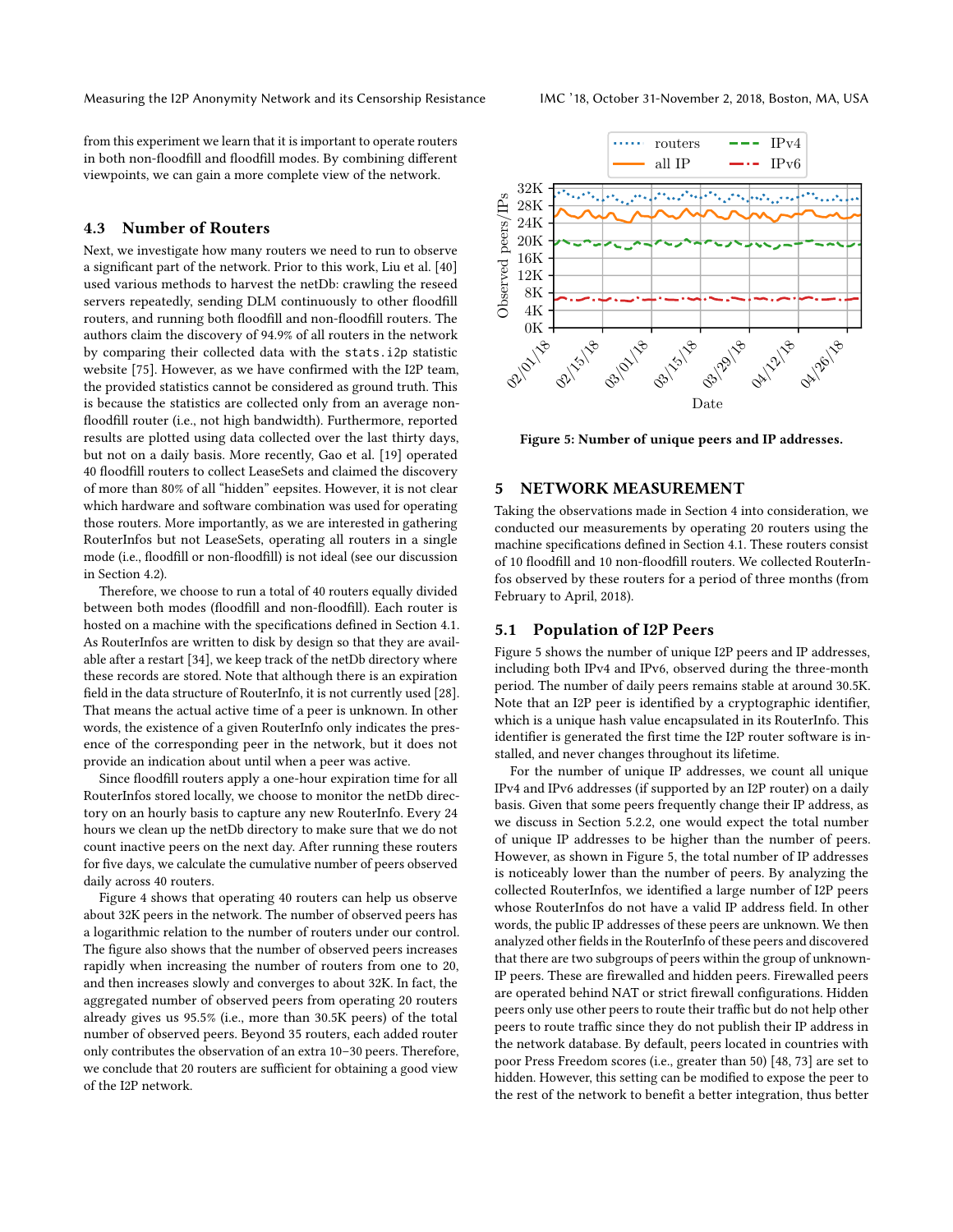IMC '18, October 31-November 2, 2018, Boston, MA, USA NP. Hoang et al.

<span id="page-7-1"></span>

Figure 6: Number of peers with unknown IP addresses.

performance. We classify these two groups by examining the IP address field of introducers in each RouterInfo file.

I2P provides a way for peers behind NAT or firewalls to communicate with the rest of the network, using third-party introduction points (aka introducers) [\[31\]](#page-13-53). An I2P peer (e.g., Bob) who resides behind a firewall that blocks unsolicited inbound packets, can choose some peers in the network to become his introducers. Each of these introducers creates an introduction tag for Bob. These tags are then made available to the public as a way to communicate with Bob. Having Bob's public tags, another peer (e.g., Alice) sends a request packet to one of the introducers, asking it to introduce her to Bob. The introducer then forwards the request to Bob by including Alice's public IP and port number, and sends a response back to Alice, containing Bob's public IP and port number. Once Bob receives Alice's information, he sends out a small random packet to Alice's IP and port, thus punching a hole in his firewall for Alice to communicate with him.

By examining the IP address field of the introduction points in RouterInfos, we can differentiate between firewalled and hidden peers. A firewalled peer has information about its introducers embedded in the RouterInfo, while a hidden peer does not. Figure [6](#page-7-1) shows the number of peers in each group. In total, there are more than 15K unknown-IP peers per day, which consist of roughly 14K firewalled peers and 4K hidden peers. Between these two groups, there are about 2.6K overlapping peers. In other words, there are 2.6K I2P peers per day that have their status changing between firewalled and hidden.

## <span id="page-7-4"></span>5.2 Churn Rate

I2P is a dynamic P2P network in which peers come and leave frequently. Prior to this work, Timpanaro et al. [\[65\]](#page-13-54) conducted the first churn study of I2P and reported the probability of an I2P peer going offline after 30 minutes to be around 15%. However, the experiment was conducted for only five days, and only eight floodfill routers were deployed. Liu et al. [\[40\]](#page-13-20) ran their experiment for around two weeks and reported that 19.03% of the collected peers survived for

<span id="page-7-2"></span>

Figure 7: Percentage of peers that we see in the network continuously or intermittently for n days.

<span id="page-7-3"></span>

Figure 8: Number of IP addresses I2P peers are associated with.

one day, while 48.66% of them survived more than seven days. Overall, these works were conducted over a short period of time and on a small scale, providing an incomplete view of the churn rate of the I2P network. Moreover, none of the previous studies mentioned the address changing phenomenon of peers in the network, which often happens due to the fact that most ISPs do not usually allocate a static IP address to residential Internet connections. In this section, we analyze the collected RouterInfos to fill these research gaps.

<span id="page-7-0"></span>5.2.1 Peer Longevity. Figure [7](#page-7-2) illustrates the churn rate of I2P peers during our three-month measurement. As shown in Figure [7,](#page-7-2) the percentages of peers staying in the network for more than seven days are 56.36% (continuously) and 73.93% (intermittently). That percentages of peers online longer than 30 days are 20.03% (continuously) and 31.15% (intermittently). Although I2P is a purely distributed and dynamic P2P network, these results imply that more than half of the peers stay stably in the network more than a week. Compared with the churn rate of 48.66% in 2014 [\[40\]](#page-13-20), our findings of both continuous and intermittent churn rates show that the network is becoming more stable.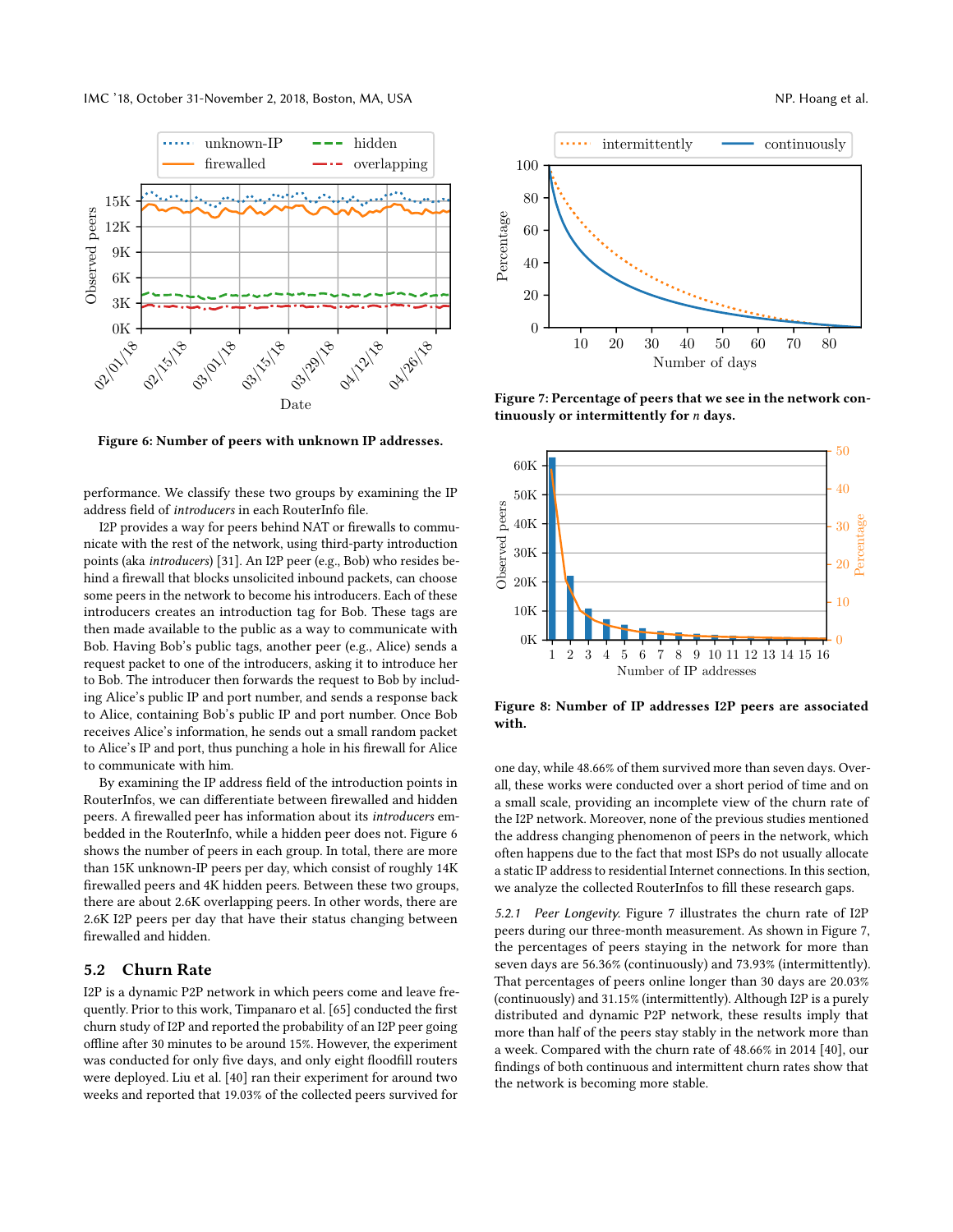5.2.2 IP Address Churn. Since most ISPs do not allocate a static IP address for residential Internet connections, it is common for peers to be associated with more than one IP address. As shown in Figure [8,](#page-7-3) there are 63K peers that are associated with a single IP address (45% of known-IP peers), while more than 76K known-IP peers (55%) are associated with at least two IP addresses. Moreover, we notice a small group of 460 peers that are associated with more than a hundred IP addresses during a period of three months, occupying 0.65% of the total number of known-IP peers. We characterize this phenomenon in Section [5.3.2](#page-9-0) when we study the geographic distribution of I2P peers.

# <span id="page-8-2"></span>5.3 Peer Distribution

Peers in the I2P network are classified with different capacity flags based on their (1) operating mode (floodfill vs. non-floodfill), (2) reachability (whether or not they are reachable by other peers), and (3) shared bandwidth [\[34\]](#page-13-27). These capacity flags, denoted by a single capital letter, are stored in the RouterInfo file of each peer. We are interested in understanding the percentage of each peer type in the I2P network. Prior to this study, Liu et al. [\[40\]](#page-13-20) analyzed the distribution of I2P peers across countries. However, the multiple IP addresses phenomenon necessitates a more thorough approach for analyzing peers that change address frequently. As mentioned in Section [5.2.2,](#page-7-0) more than half of the known-IP peers are associated with two or more IP addresses. In this section, we analyze two aspects of I2P peers: capacity and geographic distribution.

5.3.1 Peer Capacity Distribution. Capacity flags are used by peers in the network for basic decisions, such as peer selection for creating tunnels, and floodfill router selection for submitting RouterInfo and LeaseSet information. The status of a peer is determined as follows:

- $\bullet$  A floodfill router is denoted by an  $f$  flag in its capacity field, while a non-floodfill router does not have this flag.
- The estimated shared bandwidth range of a peer is indicated by one of seven available letters: K, L, M, N, O, P, and X, which correspond to less than 12KB/s, 12–48 KB/s, 48–64 KB/s, 64– 128 KB/s, 128-256 KB/s, 256-2000 KB/s, and more than 2000 KB/s, respectively.
- The reachability of a peer is defined by R (reachable) or U (unreachable).

For example, the OfR flags found in the capacity field of a peer, mean that the peer is a reachable floodfill router with a shared bandwidth of 128–256 KB/s. Analyzing these capacity flags provides us a better understanding of peer capacity distribution in the network, and allows us to accurately estimate the total amount of peers in the network.

Our analysis in Figure [9](#page-8-0) shows that L-flagged peers are the most dominant in the network, with an average of about 21K peers per day. This result complies with the fact that the L flag is the default shared bandwidth of the I2P router software. With more than 9K peers on a daily basis, N is the second most dominant peer type. P, X, O, M, and K peers have an average of 2.1K, 1.8K, 875, 400, and 360 peers per day, respectively. In terms of operation mode, we observed an average of 2.7K floodfill peers per day, which corresponds to 8.8% of all peers observed. Regarding peer reachability, the numbers of both reachable and unreachable peers are almost the same most of the time, at around 15–16K. In other words, reachable and



<span id="page-8-0"></span>

Figure 9: Capacity distribution of I2P peers.

<span id="page-8-1"></span>

| <b>Bandwidth</b>  |   | Floodfill | Reachable | Unreachable | Total |
|-------------------|---|-----------|-----------|-------------|-------|
| $< 12$ KB/s       | Κ | 0.10      | 1.14      | 1.27        | 1.18  |
| $12 - 48$ KB/s    |   | 26.82     | 66.62     | 75.81       | 69.67 |
| $48 - 64$ KB/s    | М | 2.16      | 1.44      | 1.24        | 1.31  |
| $64 - 128$ KB/s   | Ν | 62.06     | 36.79     | 26.08       | 29.74 |
| $128 - 256$ KB/s  | 0 | 5.18      | 3.15      | 2.88        | 2.87  |
| $256 - 2000$ KB/s | P | 15.97     | 7.72      | 6.64        | 7.05  |
| $> 2000$ KB/s     | χ | 13.76     | 6.44      | 5.49        | 5.76  |

> <sup>2000</sup> KB/s <sup>X</sup> 13.76 6.44 5.49 5.76 Table 1: Percentage of routers in different bandwidths, based on their floodfill, reachable, and unreachable status.

unreachable peers occupy roughly half of the network each. Note that unreachable peers include the unknown-IP peers discussed in Section [5.1.](#page-6-1)

We further analyze the bandwidth capacity distribution of each group: floodfill, reachable, and unreachable. As shown in Table [1,](#page-8-1) while reachable and unreachable groups have a similar capacity distribution to the whole network in which L-flagged type is the most dominant and N-flagged type is the second, the floodfill group has the N-flagged type as the most dominant, and the L-flagged type comes second.

Note that the sum of all flags is not equal to 100% for two reasons: (1) the fluctuation in the bandwidth of a peer can frequently change its capacity flag, and (2) for backwards compatibility with older software versions, a peer may publish more than one bandwidth letter at the same time [\[34\]](#page-13-27). More specifically, P and X flags are added since version 0.9.20, and they override the previous highest bandwidth flag (O flag). In order for older versions of the I2P router software to function normally, a peer with a P or an X flag also has an O flag in its capacity field.

Within the floodfill group, the total percentage of P and X peers is around 30%, greater than the percentage of L-flagged peers. The result aligns with the fact that the floodfill mode is only enabled automatically on peers that are configured with high bandwidth limits. The current minimum requirement for a floodfill router is 128 KB/s of shared bandwidth. With the current rules for automatic floodfill opt-in, a peer needs to have at least an N flag in order to become a floodfill router automatically [\[34\]](#page-13-27). However, Table [1](#page-8-1) shows that there is a group of floodfill routers with lower shared bandwidth than required. This group includes K, L, and M-flagged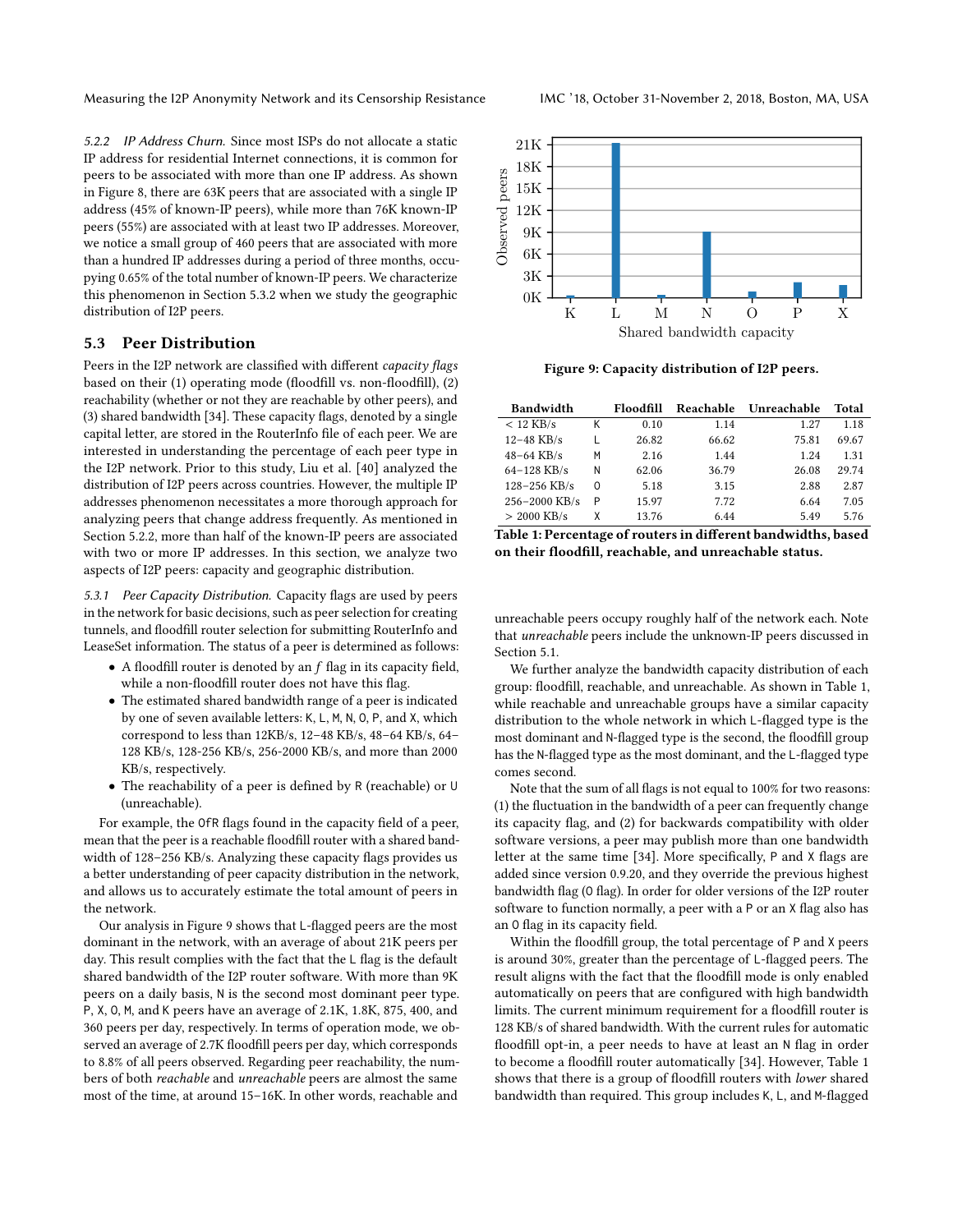

<span id="page-9-1"></span>

Figure 10: Top 20 countries where I2P peers reside.

peers, which together comprise roughly 30% of all floodfill routers observed. This contradiction is due to the fact that operators can force their routers to operate in floodfill mode by manually turning on this option in the router console. As a consequence, the qualified floodfill routers are only routers with a sufficient shared bandwidth to serve the netDb mechanism (i.e., N, O, P, and X-flagged routers).

Based on the above observation about floodfill routers, we deem those K, L, and M-flagged floodfill routers to be manually enabled and unqualified floodfill routers. We recompute the number of qualified floodfill routers by combining the sets of N, O, P, X peers, and removing any peers that overlap with the sets of K, L, M peers. Based on this calculation, 71% of the total floodfill routers observed are purely N, O, P, or X-flagged. Consequently, the number of qualified floodfill routers should be  $2700 \times 0.71 = 1,917$  routers. However, among these qualified floodfill routers, there are also high-profile floodfill routers that are manually enabled like ours. Therefore, the amount of floodfill routers that are automatically enabled after meeting all of the "health" requirements must be less than 1,917 routers, which matches the estimated number (i.e. around 1,700) given on the official I2P website as of April, 2018 [\[34\]](#page-13-27).

According to independent observations by I2P developers on the official I2P website, approximately 6% of the peers in the network are floodfill routers [\[34\]](#page-13-27), but not 8.8% as found above. We show that this difference is the result of unqualified floodfill routers, which are manually enabled and do not actually meet the minimum bandwidth requirements. Based on the percentage of "automatic" floodfill routers in the network (i.e., 6%), the population of I2P peers is calculated as  $1,917 \div 0.06 = 31,950$ , approximately. This result strengthens our hypothesis and observation from Section [4.3,](#page-6-3) that running 40 routers allowed us to observe around 32K peers in the network. Evidently, we can conclude with confidence that using 20 routers one can monitor more than 95.5% of the I2P network.

<span id="page-9-0"></span>5.3.2 Geographic Distribution. Next, we utilize the MaxMind Database to map addresses of I2P peers to their autonomous system number (ASN) and country. Since about half of the observed peers are associated with more than one IP address, as discussed in Section [5.2.2,](#page-7-0) we need a proper way to count the number of peers residing in each ASN/country. For each peer associated with many IP addresses, we resolve these IP addresses into ASNs and countries

<span id="page-9-2"></span>

Figure 11: Top 20 autonomous systems where I2P peers reside (the x axis corresponds to the AS number).

before counting them to avoid counting two different IP addresses belonging to one peer. If two IP addresses of the same peer reside in the same ASN/country, we count the peer only once. Otherwise, each different IP is counted.

Figure [10](#page-9-1) shows the top 20 geographic locations of I2P peers. United States, Russia, England, France, Canada, and Australia occupy more than 40% of peers in the network. The United States tops the list with roughly 28K peers. Except for New Zealand, all Five Eyes countries [\[36\]](#page-13-55) are in the top 10. This group of 20 countries makes up more than 60% of the total number of peers observed, while the rest is made up of peers from 205 other countries and regions. Among 32 countries with poor Press Freedom scores (i.e. greater than 50) [\[48\]](#page-13-21), there are 30 countries with a combined total of 6K I2P peers. China leads the group with more than 2K peers. Singapore and Turkey follow with about 700 and 600 peers observed in the network, respectively.

Since China actively blocks access to Tor [\[13,](#page-12-1) [69\]](#page-13-4) and VPN [\[4,](#page-12-0) [5\]](#page-12-14), a portion of Chinese users seem to use the I2P network instead. The number of Chinese users may be expected to increase if more outproxies become steadily available in the network. Although China is one of the countries where I2P peers are configured to be in hidden mode by default [\[48,](#page-13-21) [73\]](#page-13-52), a router operator can always turns off this setting to make his router more reachable, thus improving performance.

Figure [11](#page-9-2) shows 20 autonomous systems from which most addresses originate. AS7922 (Comcast Cable Communications, LLC) leads the list with more than 8K peers. Together these 20 ASes make up more than 30% of the total number of peers observed.

As mentioned in Section [5.2.2,](#page-7-0) 58.9% of peers change their address at least once. We are also interested in analyzing this change in terms of the geographic distribution of these peers. By mapping their IP addresses to ASN and country, we find that most peers stay in the same autonomous system or the same geographic region in spite of their association with multiple IP addresses. This observation is reasonable given that although ISPs frequently rotate different IP addresses dynamically for residential Internet connections, these addresses often belong to the same subnet. However,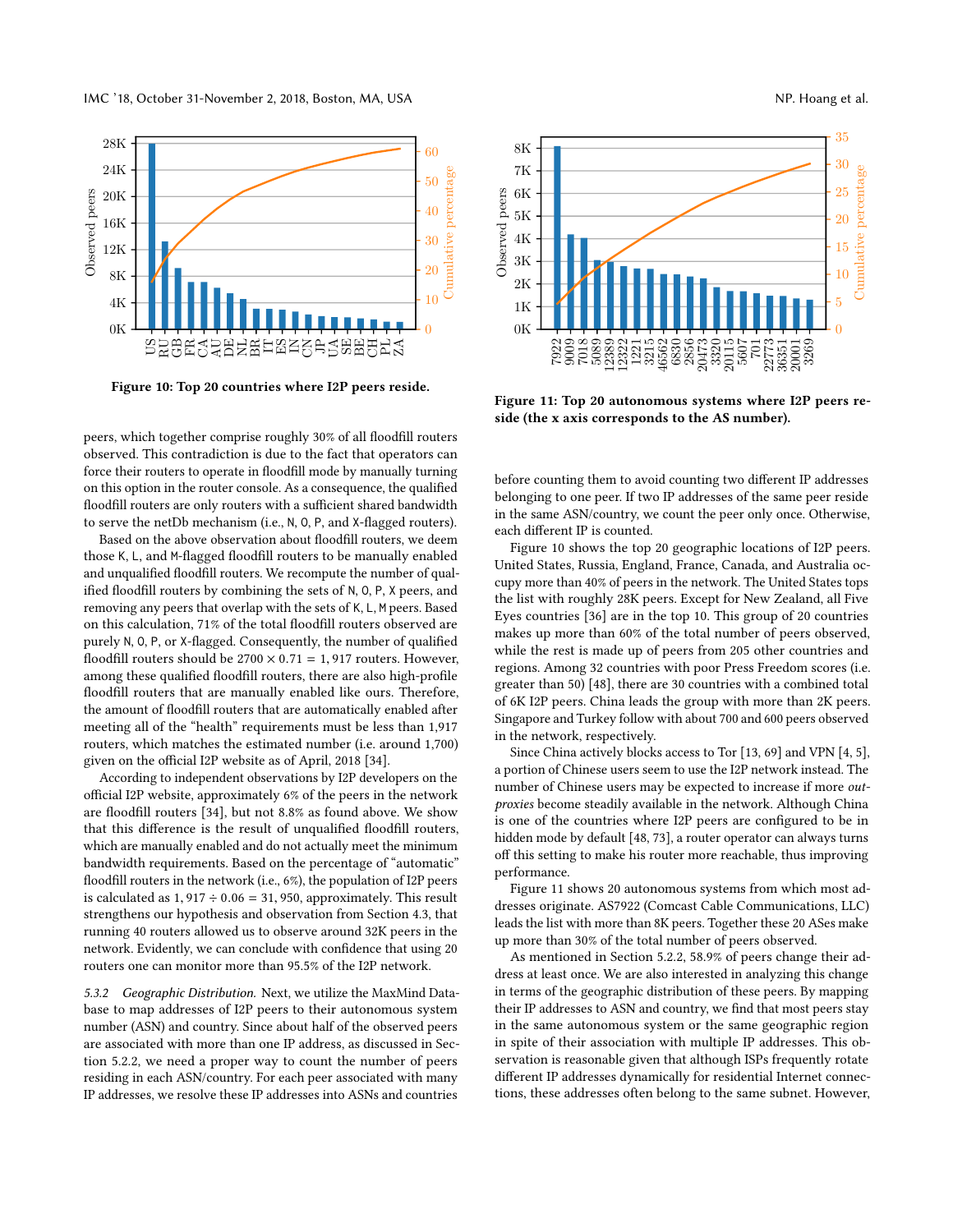<span id="page-10-2"></span>

Figure 12: Number of autonomous systems in which multiple-IP peers reside.

we notice a small portion of peers changing their IP addresses repeatedly between different autonomous systems and countries. The highest number of autonomous systems that a peer associates with is 39, while the highest number of countries in which a peer resides in is 25. Figure [12](#page-10-2) shows the number of autonomous systems in which I2P peers reside in. More than 80% of peers only associate with one ASN, while 8.4% of peers are associated with more than ten different ASes. Based on a discussion with one of the I2P developers, one of the possible reasons for this phenomenon is that some I2P routers could be operated behind VPN or Tor servers, thus being associated with multiple autonomous systems. Note that users of Tails [\[57\]](#page-13-56) (until version 2.11) could use I2P over Tor as one of the supported features.

A limitation of using MaxMind is that when mapping IP addresses to ASNs and countries, there are around 2K addresses that we could not resolve using this dataset. Nonetheless, this does not mean that we could not identify 2K peers. Our results in Section [5.2.2](#page-7-0) show that more than 55% of known-IP peers are associated with more than one IP address. Therefore, the actual number of peers whose ASN and country we could not identify are just those peers that are associated with only one IP address we could not resolve. As mentioned in our discussion of ethical considerations, we do not use any of the more accurate public APIs on the Internet to resolve these IP addresses for privacy reasons.

## <span id="page-10-0"></span>6 CENSORSHIP RESISTANCE

Due to the centralized network architecture of Tor, it is relatively easy for a censor to find and block all public Tor routers. To cope with this blocking susceptibility, several studies have aimed to enhance the blocking resistance of Tor [\[13,](#page-12-1) [43,](#page-13-57) [69,](#page-13-4) [71\]](#page-13-7). Despite its decentralized design, I2P is also susceptible to censorship, but, to the best of our knowledge, its resistance to censorship has not been extensively studied—we focus on this aspect in this section.

## <span id="page-10-1"></span>6.1 Reseed Server Blocking

Knowing the bootstrapping mechanism of I2P, a censor can easily block access to the reseed servers to disable the I2P bootstrapping process. As a consequence, reseed servers present a single point of blockage, similarly to Tor's directory servers (e.g., as was the case when they were blocked from China in 2009 [\[60\]](#page-13-22)). Given the current design of I2P, a new peer cannot connect to the rest of the network if it cannot bootstrap via some reseed servers.

In April 2017, there was a post on the I2P developer forum reporting that reseed servers were blocked in China [\[49\]](#page-13-23). We attempted to test the reachability of hardcoded reseed servers from some of our vantage points hosted inside China and found that some of them were still accessible. Moreover, the analysis in Section [5.3](#page-8-2) shows that China is among the top-20 countries where most I2P peers reside. A previous study [\[14\]](#page-12-15) shows two possibilities for our observation. First, the report could be a case of small-scale blocking conducted at provincial ISPs, but not a uniform nationwide blockage. Second, the Great Firewall of China (GFW) sometimes fails to block access to destinations that it normally blocks. It is worth noting that the current I2P network can only be used as a self-contained network most of the time due to the intermittent availability of outproxies. In addition, because the network is still small, it probably has not yet become a target of censorship by the GFW. However, once the network grows larger with more stable support of outproxies to the Internet, large-scale blocking is unavoidable.

The I2P developers have foreseen a situation in which all reseed servers are blocked. Thus, a built-in function of the I2P router software is provided to allow for manual reseeding. With this feature, every active I2P peer can become a manual reseeder. Specifically, the function can be used to create a reseed file called i2pseeds.su3. The file can then be shared with other peers that do not have access to any reseed servers for the bootstrapping process. The sharing can be done via a secondary channel, similar to how Tor distributes bridge nodes (e.g., emails, file-sharing services). Under this circumstance, a censor who wants to prevent local users from accessing I2P has to find and block all addresses of active I2P peers. However, since I2P is a distributed P2P network, it is challenging to obtain a complete view of the whole network. We investigate the effectiveness and the efficiency of this blocking approach next.

## <span id="page-10-3"></span>6.2 Probabilistic Address-Based Blocking

We begin by considering a censor who tries to monitor the network and gather information about active peers (i.e., IP address and port), thus being able to prevent local users from accessing the network. We then evaluate the blocking resistance of an I2P peer and the usability of the I2P network under aggressive blocking pressure.

6.2.1 Setting. The probabilistic blocking model comprises (1) a group of monitoring routers operated by a censor (e.g., ISP, government) and (2) a victim whom the censor wants to prevent from accessing I2P. By operating some routers in the network, the censor can acquire information about a large portion of potential peers that the victim may need to contact in order to access the network, thus being able to prevent the victim from accessing the network. The blocking rate is then calculated by the rate of peer IP addresses seen in the netDb of the victim, which can also be found in the netDb of routers that are controlled by the censor.

6.2.2 Blocking Resistance Assessment. We consider a long-term I2P node who has been participating in the network and has many RouterInfos in its netDb, which is about to be blocked. To simulate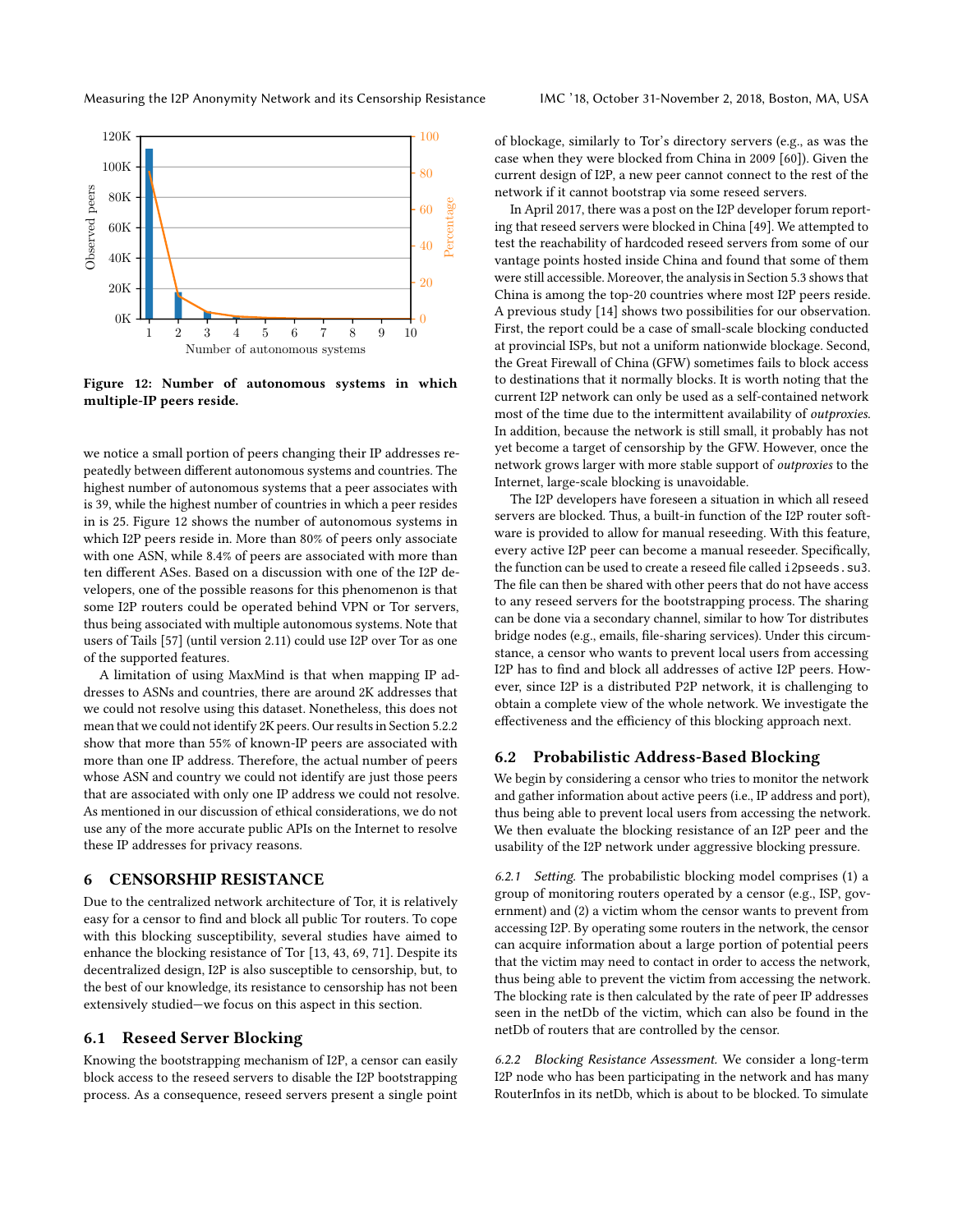#### IMC '18, October 31-November 2, 2018, Boston, MA, USA NP. Hoang et al.

<span id="page-11-1"></span>

Figure 13: Blocking rates under different blacklist time windows.

the censor, we use IP addresses of daily active peers observed by 20 routers under our control. For the victim, we run an independent router outside the network that we use to host our 20 routers.

The blue line (lowest) in Figure [13](#page-11-1) shows the cumulative successful blocking rate of an adversary obtained by running 1–20 routers for one day. By operating 20 routers in the network, a censor can block more than 95% of peer IP addresses known by the victim, while 90% can be blocked with just six routers.

The above blocking rate is calculated based on the assumption that the censor only uses IP addresses collected on a single given day. However, the actual situation could be even worse. Previous studies on Tor have shown that once an IP address is found to be joining an anonymous communication network or participating in other types of network relays (e.g., VPN servers), it may get blacklisted for several days, and sometimes even for more than a month [\[16,](#page-12-16) [52\]](#page-13-46). We utilize the results obtained from the churn rate analysis in Section [5.2](#page-7-4) to examine how blocking can be more severe if the IP blacklist time window expands to a period of 5, 10, 20, or 30 days.

We find that if the censor expands the blacklist time window from one to five days, the blocking rate increases to more than 97% with 20 routers, or 95% with only 10 routers. Moreover, if the blacklist time windows expands to a period of 10, 20, and 30 days, the blocking rates increase to above 98% with 20 routers, and about 96% with only 10 routers.

As shown in Figure [13,](#page-11-1) five days would be sufficient to achieve a high blocking rate. This is within the capabilities offered by highend firewalls used for nationwide censorship, which can easily keep such a large number of rules.

6.2.3 Network Usability Evaluation. Since the address-based blocking implemented in the GFW of China uses the null routing technique to route unwanted packets to a black-hole router, we configure our upstream router to silently drop all packets that contain peer IP addresses that we observed from the I2P network. We then set up three testing eepsites to test the impact of the address-based blocking to the page load time. These eepsites are designed with a

<span id="page-11-2"></span>

Figure 14: Percentage of timeout requests and page load latency in the presence of blockage.

simple and small html file to avoid wasting bandwidth of the overall network. In addition, we conduct the test on our own eepsites instead of publicly known eepsites to make sure that our experiment does not disrupt legitimate users of those eepsites. We first crawl our eepsites to test their average normal load time. The result in Figure [13](#page-11-1) shows that a censor can block about 65% to 98% of peer addresses found in a victim's netDb. We then crawl these eepsites 10 times for each blocking rate applied, measure the page load time, and count the number of timed out requests (i.e., an HTTP 504 is returned).

Figure [14](#page-11-2) shows that the average load time of our eepsites is 3.4 seconds without blockage. By blocking other peers with a rate of 65%, a censor could already introduce a latency of more than 20 seconds to the page load time and make 40% of requests timed out. Any blocking rates in the range of 70–90% could cause a significantly higher latency in page load time (i.e., more than 40 seconds), with the number of timed out requests occupying more than 60% of total requests. Blocking rates higher than 90% heavily depreciate the usability of the network, with 95–100% of requests timed out.

#### <span id="page-11-0"></span>7 DISCUSSION

#### 7.1 Potential Solutions to Blocking

Since more and more oppressive regimes attempt to prevent local users from accessing the Tor network, Tor provides users in such restricted regions with a set of special relays called bridges [\[61\]](#page-13-36). Similarly, I2P can adopt the use of bridges to help those restricted users to access the network, along with a non-fingerprintable traffic pattern currently in development [\[35\]](#page-13-42). While the Tor community may have a difficult time recruiting bridges because new bridges are often found and blocked quickly [\[13\]](#page-12-1), I2P has a higher potential to adopt the use of bridges because of the high churn rate of its dynamic and decentralized network.

Despite the high blocking rates shown in Section [6.2,](#page-10-3) we notice a portion of peer IP addresses could not be blocked. These IP addresses often belong to newly joined peers. Therefore, a potential solution is to use these peers as bridges for restricted users. Since these peers are newly joined, they are less likely discovered and blocked immediately by the censor.

Utilizing newly joined peers as bridges, however, may only be suitable for censored users who need to access I2P for a short period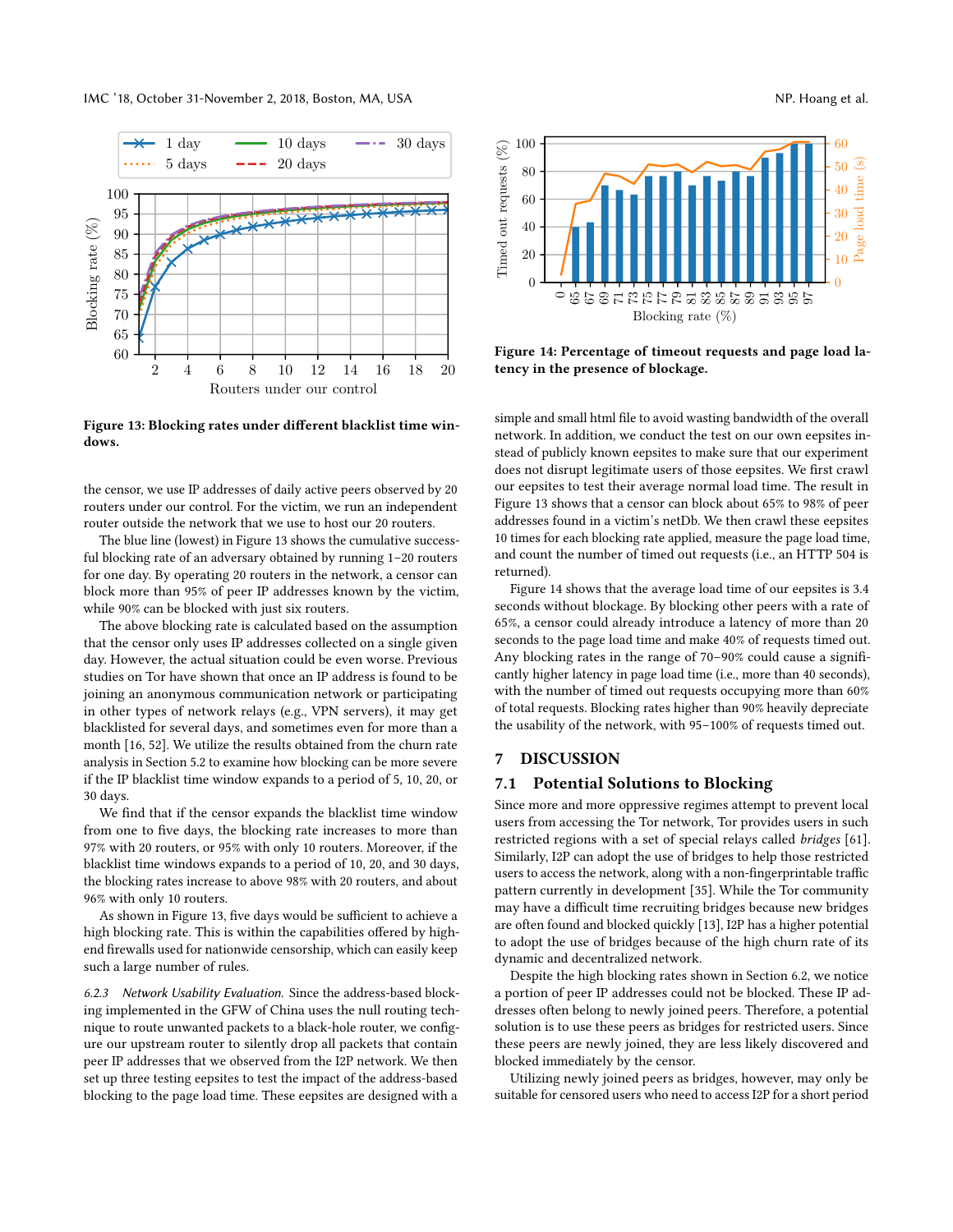of time. If the peers stay in the network long enough, they will be discovered by the monitoring routers of the censor and eventually will be blocked. A potential approach to remedy this problem is to use newly joined peers in combination with the firewalled peers discovered in Sections [5.1](#page-6-1) for a more sustainable censorship circumvention.

According to Figure [6,](#page-7-1) there are around 14K firewalled peers in the network on a daily basis. Without a public IP address, the censor cannot apply the address-based blocking technique introduced in Section [6.2.](#page-10-3) In the current I2P design, the chance that a censor can discover the IP address of these firewalled peers depends on the probabilities that the routers under the censor's control (1) are selected to be introducers for these peers, and (2) they directly interact with these firewalled peers.

Except for implementing an infrastructure to collect and distribute bridges, no overhead is introduced to any parties in the aforementioned solution. Since most active peers in the network are selected to help other peers to route traffic by default, the above approaches only changes how censored peers pick non-blocked peers in order to access the rest of the network. Consequently, utilizing newly joined peers in combination with firewalled peers can be a potentially sustainable solution for restricted users who need longer access to the network.

## 7.2 From Blocking to Other Type of Attacks

Although this study focuses on the problem of blocking access to I2P, the probabilistic blocking model we introduced is not simply an effort to block access to the I2P network. If a censor cannot completely prevent a local user from accessing the network, it can conduct attacks such as traffic analysis to deanonymize that user (e.g., revealing which destination is being visited by the user).

For instance, after blocking more than 95% of active peers in the network, the attacker can inject malicious routers. He then configures the local network firewall in a fashion that forces the victim to use the attacker's routers to connect with the rest of the I2P network. In this case, the victim is bootstrapped into the attacker's network. The attacker can facilitate this process by whitelisting the group of malicious routers under their control, while repeatedly blocking addresses of other active peers. By narrowing down the victim's view of the network, the attacker is a step closer to conducting several types of attacks, including the deanonymization attack mentioned above [\[22,](#page-13-58) [24\]](#page-13-59).

## <span id="page-12-7"></span>8 CONCLUSION

In this work, we conducted a measurement study to better understand the I2P anonymity network, which then allowed us to examine its censorship resistance. Although I2P is not as popular as Tor, mainly because it is used as a self-contained anonymity network, the results of our measurements show that the network size is consistent over the three-month study period, with roughly 32K daily active peers in the network. Among these peers, about 14K of them are connecting to the I2P network from behind NAT/firewall. During our three-month study, we also discover a group of about 6K peers from countries with poor Press Freedom scores.

We show that a censor can easily prevent local users from accessing the I2P network at a relatively low cost, despite its decentralized

nature. Although the victim in our censorship resistance evaluation is assumed to be a long-term and strong peer that has been uninterruptedly participating in the network, we show that a censor can still block more than 95% of peer IP addresses found in the victim's netDb. This blocking rate can be achieved by operating only 10 routers in the network, while applying different blacklist time windows and running more routers (e.g., 20 routers) can help the censor to achieve a blocking rate of almost 100%.

As part of our future work, we plan to expand our research by studying the feasibility of using newly joined peers in combination with firewalled peers as bridges for those peers that are blocked from accessing the network.

#### ACKNOWLEDGMENTS

We would like to thank our shepherd, Mirja Kühlewind, the anonymous reviewers, and the following members of the I2P team for their valuable feedback: Sadie Doreen, str4d, echelon, meeh, psi, slumlord, and zzz.

## **REFERENCES**

- <span id="page-12-3"></span>[1] Afzaal Ali, Maria Khan, Muhammad Saddique, Umar Pirzada, Muhammad Zohaib, Imran Ahmad, and Narayan Debnath. 2016. TOR vs I2P: A Comparative Study. In Proceedings of the 2016 IEEE International Conference on Industrial Technology.
- <span id="page-12-11"></span>[2] A. Biryukov, I. Pustogarov, F. Thill, and R. P. Weinmann. 2014. Content and Popularity Analysis of Tor Hidden Services. In 2014 IEEE 34th International Conference on Distributed Computing Systems Workshops (ICDCSW). 188–193.
- <span id="page-12-12"></span>[3] A. Biryukov, I. Pustogarov, and R. P. Weinmann. 2013. Trawling for Tor Hidden Services: Detection, Measurement, Deanonymization. In 2013 IEEE Symposium on Security and Privacy. 80–94.
- <span id="page-12-0"></span>[4] Bloomberg. 2017-07-10. China Tells Carriers to Block Access to Personal VPNs by February. [https://www.bloomberg.com/news/articles/2017-07-10/](https://www.bloomberg.com/news/articles/2017-07-10/china-is-said-to-order-carriers-to-bar-personal-vpns-by-february) [china-is-said-to-order-carriers-to-bar-personal-vpns-by-february](https://www.bloomberg.com/news/articles/2017-07-10/china-is-said-to-order-carriers-to-bar-personal-vpns-by-february)
- <span id="page-12-14"></span>[5] Cate Cadell. 2017-07-29. Apple says it is removing VPN services from China App Store. Reuters. [https://www.reuters.com/article/us-china-apple-vpn/](https://www.reuters.com/article/us-china-apple-vpn/apple-says-it-is-removing-vpn-services-from-china-app-store-idUSKBN1AE0BQ) [apple-says-it-is-removing-vpn-services-from-china-app-store-idUSKBN1AE0BQ](https://www.reuters.com/article/us-china-apple-vpn/apple-says-it-is-removing-vpn-services-from-china-app-store-idUSKBN1AE0BQ)
- <span id="page-12-10"></span>[6] David Choffnes, Phillipa Gill, and Alan Mislove. 2017. An Empirical Evaluation of Deployed DPI Middleboxes and Their Implications for Policymakers. In Proceedings of Research Conference on Communications, Information and Internet Policy.
- <span id="page-12-4"></span>[7] Bernd Conrad and Fatemeh Shirazi. 2014. A Survey on Tor and I2P. In Proceedings of the 9th International Conference on Internet Monitoring and Protection (ICIMP 2014).
- <span id="page-12-8"></span>[8] Roger Dingledine. 2000. The Free Haven Project: design and deployment of an anonymous secure data haven. Master's thesis. MIT, Dept. of Electrical Engineering and Computer Science.
- <span id="page-12-9"></span>[9] Roger Dingledine, Michael J. Freedman, and David Molnar. 2001. The Free Haven Project: Distributed Anonymous Storage Service. In International Workshop on Designing Privacy Enhancing Technologies: Design Issues in Anonymity and Unobservability. Springer-Verlag, Berlin, Heidelberg, 67–95. [http://dl.acm.org/citation.](http://dl.acm.org/citation.cfm?id=371931.371978) [cfm?id=371931.371978](http://dl.acm.org/citation.cfm?id=371931.371978)
- <span id="page-12-2"></span>[10] R. Dingledine, N. Mathewson, and P. Syverson. 2004. Tor: The Second-Generation Onion Router. In Proceedings of the 13th USENIX Security Symposium). 303–319.
- <span id="page-12-6"></span>[11] Arun Dunna, Ciarán O'Brien, and Phillipa Gill. 2018. Analyzing China's Blocking of Unpublished Tor Bridges. In 8th USENIX Workshop on Free and Open Communications on the Internet (FOCI 18). USENIX Association, Baltimore, MD. <https://www.usenix.org/conference/foci18/presentation/dunna>
- <span id="page-12-5"></span>[12] William H Dutton. 2011. Freedom of connection, freedom of expression: the changing legal and regulatory ecology shaping the Internet. UNESCO.
- <span id="page-12-1"></span>[13] Roya Ensafi, David Fifield, Philipp Winter, Nick Feamster, Nicholas Weaver, and Vern Paxson. 2015. Examining How the Great Firewall Discovers Hidden Circumvention Servers. In Proceedings of the 2015 ACM Conference on Internet Measurement Conference - IMC '15. ACM Press, New York, USA, 445–458.
- <span id="page-12-15"></span>[14] Roya Ensafi, Philipp Winter, Abdullah Mueen, and Jedidiah R Crandall. 2015. Analyzing the Great Firewall of China over space and time. Proceedings on privacy enhancing technologies 2015, 1 (2015), 61–76.
- <span id="page-12-13"></span>[15] Erika McCallister, Tim Grance, Karen Scarfone. 2010. Guide to Protecting the Confidentiality of Personally Identifiable Information. National Institute of Standards and Technology, U.S. Department of Comerece.
- <span id="page-12-16"></span>[16] David Fifield and Lynn Tsai. 2016. Censors' Delay in Blocking Circumvention Proxies. In 6th USENIX Workshop on Free and Open Communications on the Internet